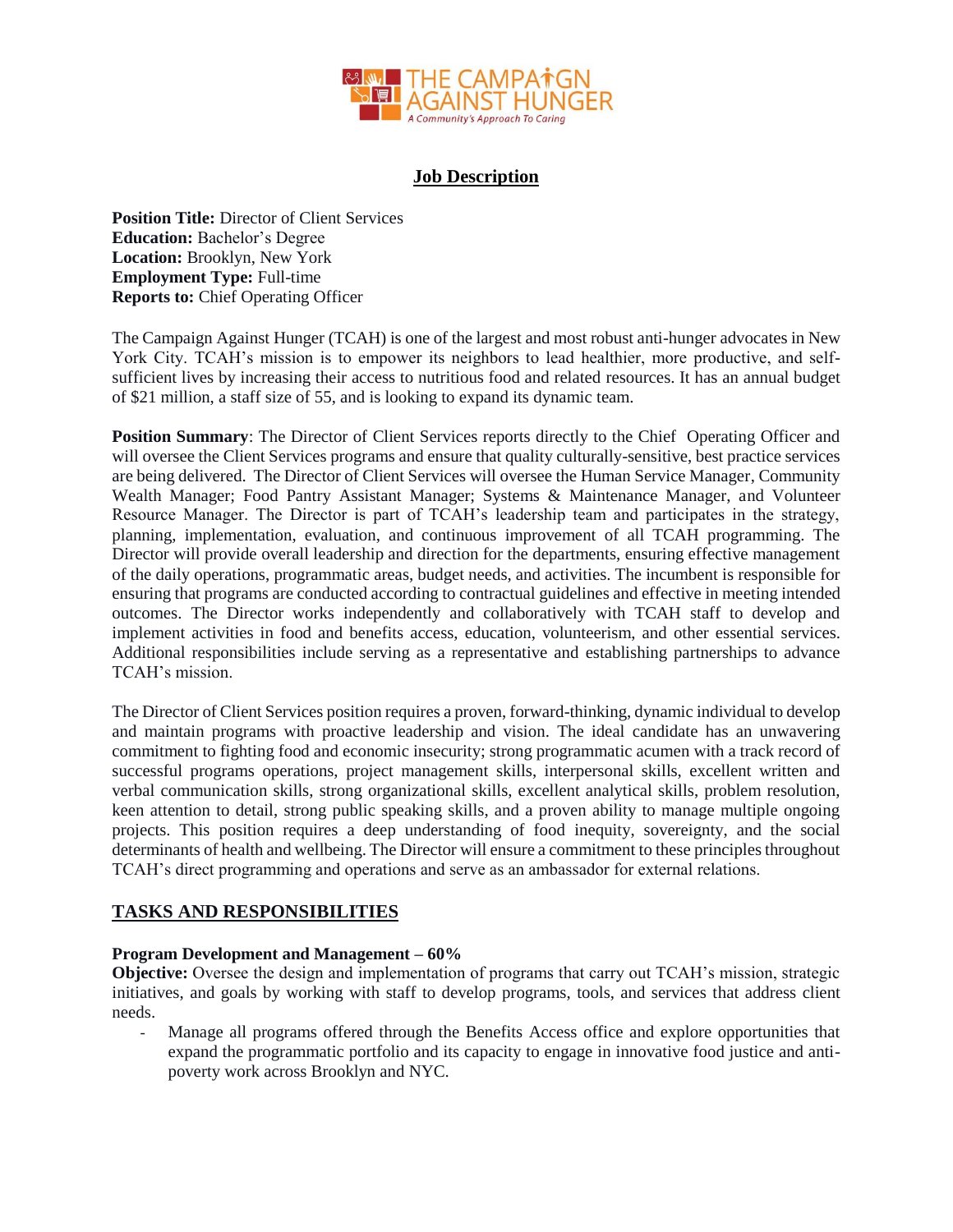

- Oversee the client-choice food pantry operations to ensure it operates efficiently while meeting current and emerging community needs.
- Provide leadership to the Volunteer Resource Manager to ensure volunteer goals are met.
- Develop program goals and objectives in collaboration with the COO that is congruent with the strategic plan and TCAH's mission
- Provide support to develop, implement, and maintain client enrichment programs.
- Lead the Client Services Team and meet regularly with reports to discuss progress and needs and provide support.
- Develop and control program budgets in tandem with the Chief Operating Officer to ensure sound fiscal management of programs.
- Collaborate in identifying funding opportunities and drafting proposals for funding to support existing and new programming.
- Oversee program audits by relevant partners/agencies. Coach and prepare staff to best represent the organization's practices and services.
- Interface with funders, government officials, corporations, consultants, community members, and stakeholders regarding food justice advocacy.
- Plan and organize special presentations with community partners to promote TCAH's programs and participate in and represent TCAH at local conferences, task forces, coalitions.
- Forging and stewarding relationships with public and private partners and key stakeholders
- Responsible for reporting on Key Performance Indicators (KPIs) and metrics for programs, providing timely and accurate reports as required to the CEO, COO, and Development Director. Ensures program goals are being met and compliance for all program grants and contracts.
- Monitor scopes of work to ensure timeliness, quality, and accuracy of activities vis-à-vis contractual and grant commitments.
- Effectively engage staff assets to support the ongoing work of grants and contracts.
- Ensure cross-functional programs work seamlessly.
- Work with the COO to develop and monitor programmatic budget under approved guidelines, proper fiscal management, and compliant use of grant and contract funds.
- Meets regularly with the COO to discuss the progress of tasks and goals.
- Must respond to and advocate for food justice and build support and collaboration within the industry.
- Responsible for recruiting, interviewing, and hiring Program Assistants.
- Interact with project teams to maintain a consistent understanding of project status and deliverables

### **Program Direction and Management -15 %**

- Serve as a senior leader for food insecurity content, program design, evaluation, and dissemination across client services
- Ensure and direct the development of regular and timely programmatic updates to ensure crosspollination of ideas, knowledge-building, and resource sharing.
- Facilitate small and large group meetings, internally and externally. This may also include facilitating on-site community meetings.
- Monitor citywide and national initiatives in hunger and programmatic innovations and best practices from other sectors to ensure that TCAH program staff remains well-informed. Ensure that innovations and best practices are incorporated into programmatic activities.

### **Staff Development - 10 %**

- Facilitate staff's continuous learning (by department, evidence-based, and the latest innovations).
- Promote and foster an environment where proactive thinking and creativity are encouraged and rewarded.